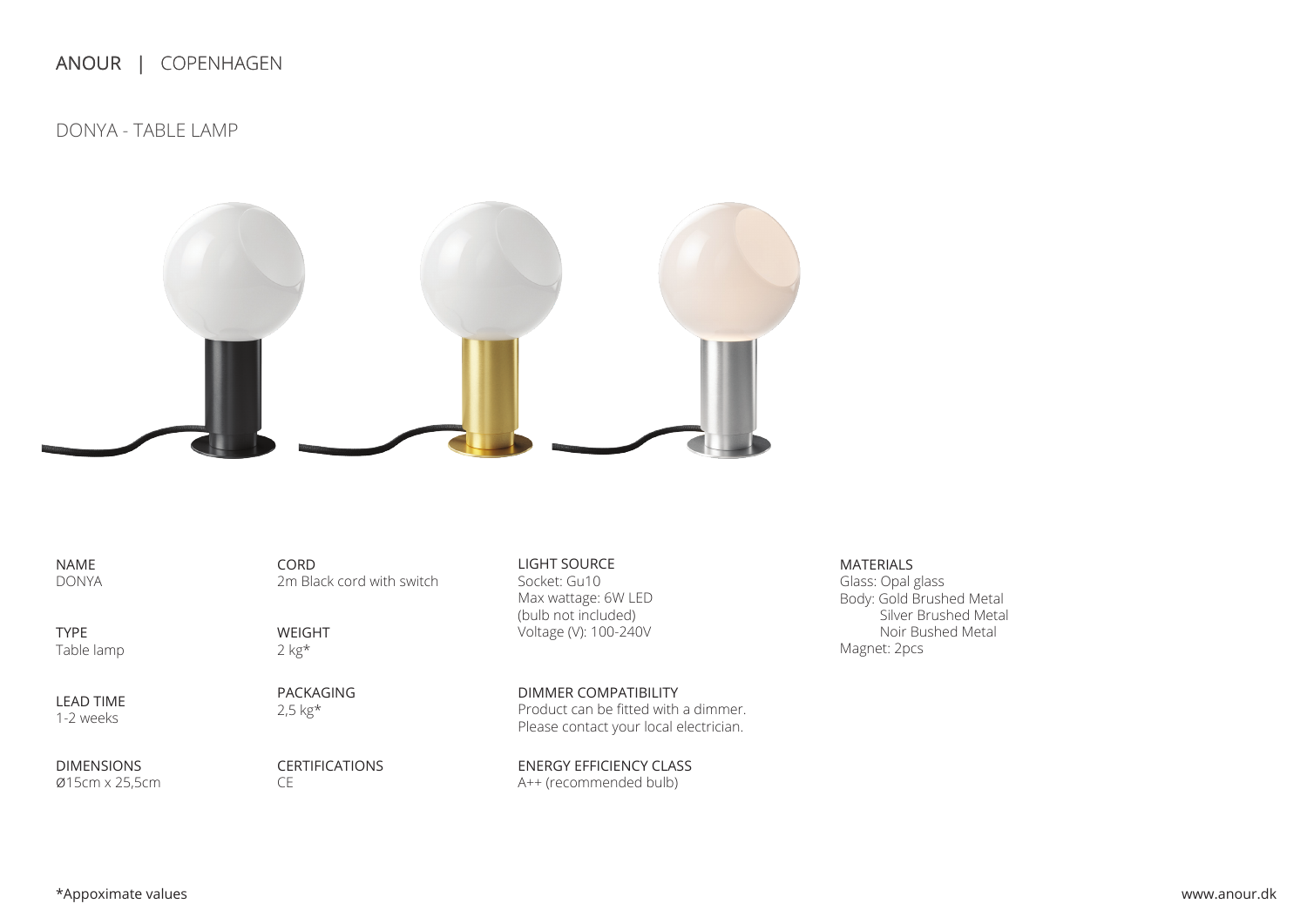## ANOUR | COPENHAGEN

DONYA - PENDANT LAMP



NAME DONYA

TYPE Pendant lamp

LEAD TIME 1-2 weeks

DIMENSIONS ø15cm x 33cm

WEIGHT 2 kg\*

CORD

3,5m Black cord

PACKAGING 2,5 kg\*

CERTIFICATIONS CE

LIGHT SOURCE Socket: Gu10 Max wattage: 6W LED (bulb not included) Voltage (V): 100-240V

Product can be fitted with a dimmer. Please contact your local electrician. DIMMER COMPATIBILITY

ENERGY EFFICIENCY CLASS A++ (recommended bulb)

MATERIALS Glass: Opal glass Body: Gold Brushed Metal Silver Brushed Metal Noir Bushed Metal Ceiling cup not included